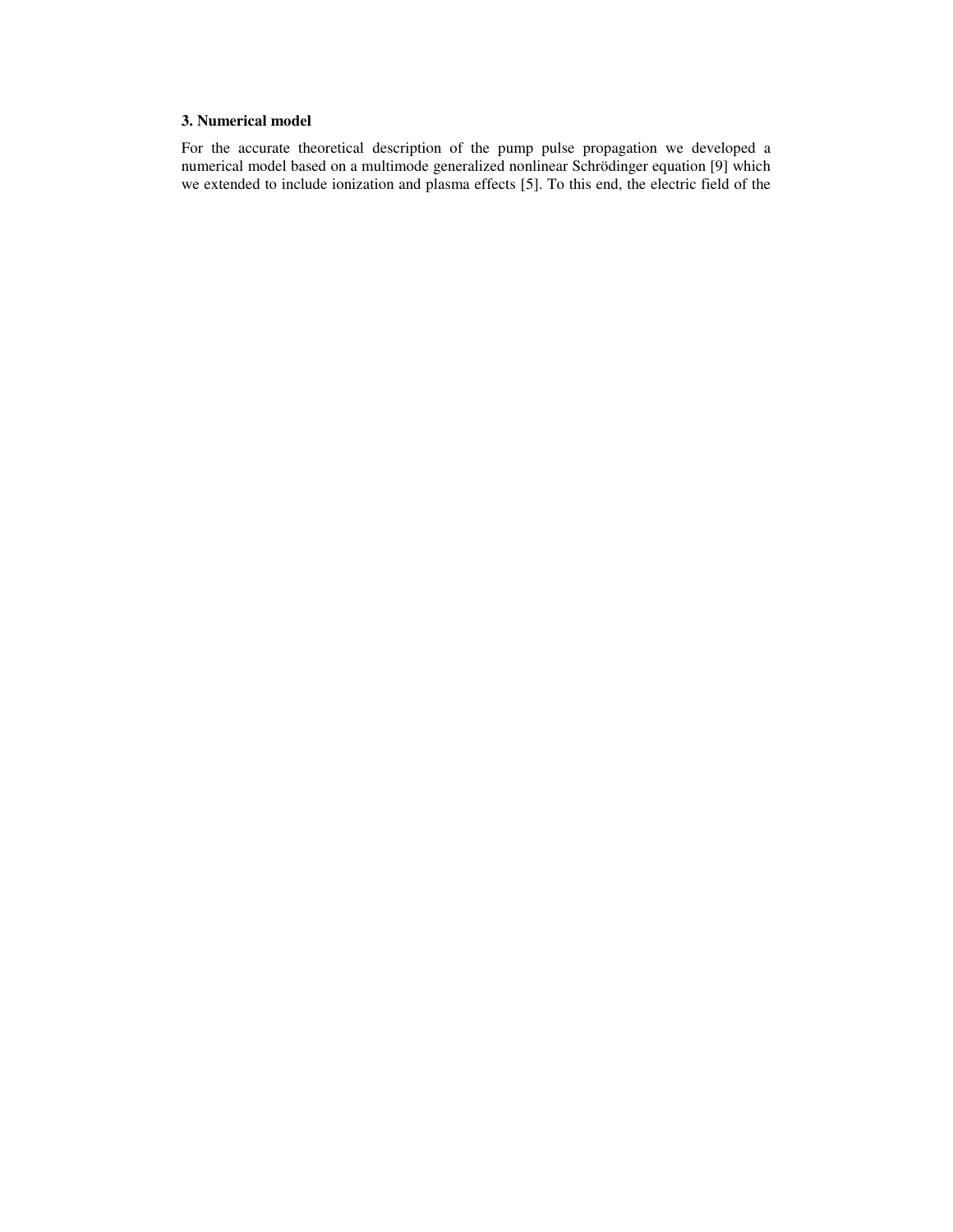

Fig. 2. Predicted (a) and experimental (b) output spectra measured for three input powers, shown. The predicted data shows the total spectrum (solid), as well as those for the  $EH_{11}$ (dashed) and EH12 (dot dashed) modes. At each laser power, the summed spectral intensity of the modes is normalised to a peak level of 1, as is the experimental data.

Figure 2 shows that at lower powers the  $EH<sub>11</sub>$  mode dominates the spectrum as nonlinear mode coupling is small. The model also predicts a walk-off between the modes, this is calculated to be 8 fs between the  $EH_{11}$  and the  $EH_{12}$  modes along the 7 cm of the capillary. As the power is increased, more energy is coupled into the  $EH_{12}$  and other higher modes. The theoretical model indicates that nonlinear mode coupling is greater at the trailing edge of the pulse due to plasma defocusing, which leads to the observed blue shifted spectra in the higher order modes. Experimentally, the modal distribution cannot be directly determined from a summed spectrum of the kind shown in Fig. 2, although the agreement between theory and experiment allows us to infer that the modal distribution is correct.

In order to test whether the model correctly predicts the distribution of intensity in high order modes, we make use of the fact that as the modes propagate into the far field their spatial divergence is strongly dependent on their order, with higher order modes showing significantly greater angular spread. This means that the radial distribution of the spectral intensities has contributions from different modes at different radii (although the modes are not completely separated). Thus the spatio-spectral intensity distribution in the far field is very sensitive to any variation in the intensities of individual modes, and its measurement can provide a sensitive test of the ability of the numerical model to correctly predict the modal distribution.

Figure 3 shows the calculated (a) and measured (b) spectral intensity distribution as a function of radial distance from the beam axis. The theoretical intensity profiles of the  $EH_{11}$ and  $EH_{12}$  modes are shown for comparison. It is clear from both theoretical and experimental distributions that the differences in the intensity distributions of the modes are large. The  $EH_{11}$ mode has significant contributions at around 790 and 810 nm, and the blue-shifted components at about 740 nm show the same radial profile as the  $EH_{12}$  mode, with an on-axis peak, and another ~8 mm from the axis. This distribution is clear in the theoretically modelled intensity distribution. In the measured distributions, the general features of the pattern are

#126971 - \$15.00 USD Received 13 Apr 2010; revised 24 May 2010; accepted 27 May 2010; published 4 Jun 2010 (C) 2010 OSA 7 June 2010 / Vol. 18, No. 12 / OPTICS EXPRESS 13282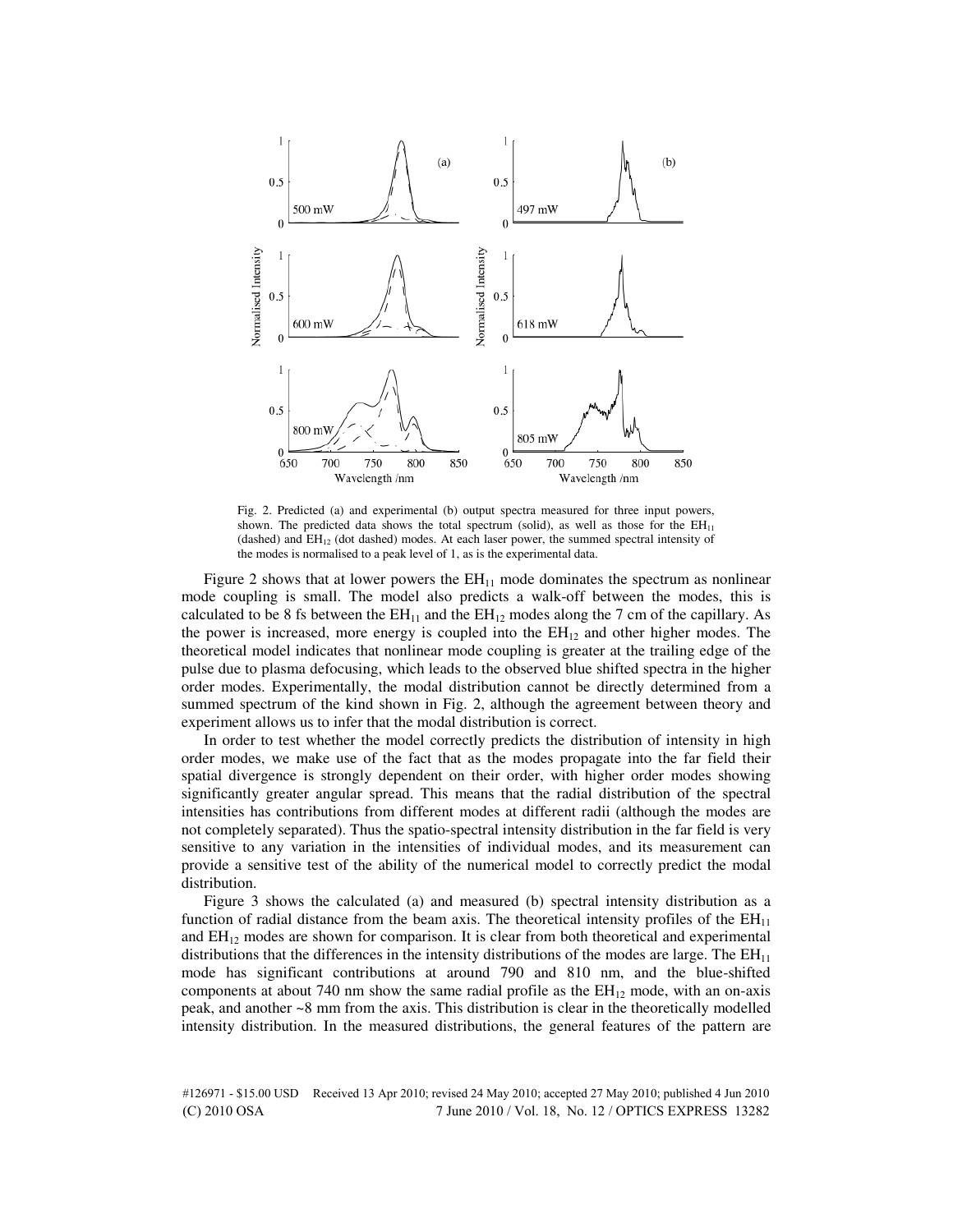repeated. The  $EH_{11}$  mode appears at 780 and 810 nm, and the blue-shifted peak at 760 nm has the radially narrower distribution of the  $EH_{12}$  mode. However, several differences are clear. The first is that more extensive off-axis blue shifting is seen in the experimental data, implying greater broadening in the higher order modes than was predicted. Secondly, an extra peak can be seen close to the centre of the beam at ~800 nm in the experimental data. The shape of the  $EH_{11}$  peaks around 790-810 nm look similar to the spectral distortion caused by SPM, which produces first a splitting, and then a central peak, rising between the split peaks as the nonlinear phase shift increases. Both of these differences suggest that the nonlinear shifting of the spectrum is slightly stronger in the experiment than predicted by theory.



Fig. 3. Predicted (a) and experimental (b) spectral intensity plots in the lambda-r-plane. The solid and dashed white lines show the far-field profiles of the  $EH_{11}$  and  $EH_{12}$  modes respectively.

While spectral measurements at the capillary exit are a good test of the end point of the model, measurement of the Ar ion fluorescence along the length of the capillary provides a test of the model along the whole propagation length. Experimentally, the fluorescence, produced by excited Ar ions created by the pump pulse, is filtered and imaged from the side. The integrated fluorescence from each point along the capillary length can be compared directly to the ionisation levels predicted by the propagation model.

The integrated argon ion fluorescence and the theoretical integrated ionisation are compared in Fig. 4. The measured 488 nm argon ion fluorescence should be proportional to the calculated ionisation level within the capillary. The beat positions for the  $EH_{11}$  and  $EH_{12}$ modes calculated for linear propagation are shown as vertical dashed lines; as expected, both experimental and calculated beat positions are clearly shifted from these positions by the effects of nonlinear propagation. The initial increase in ionisation at the capillary entrance is observed in both theory and experiment and the first two major peaks appear at approximately the same positions within the capillary. The smaller structures within these major peaks do not correlate.